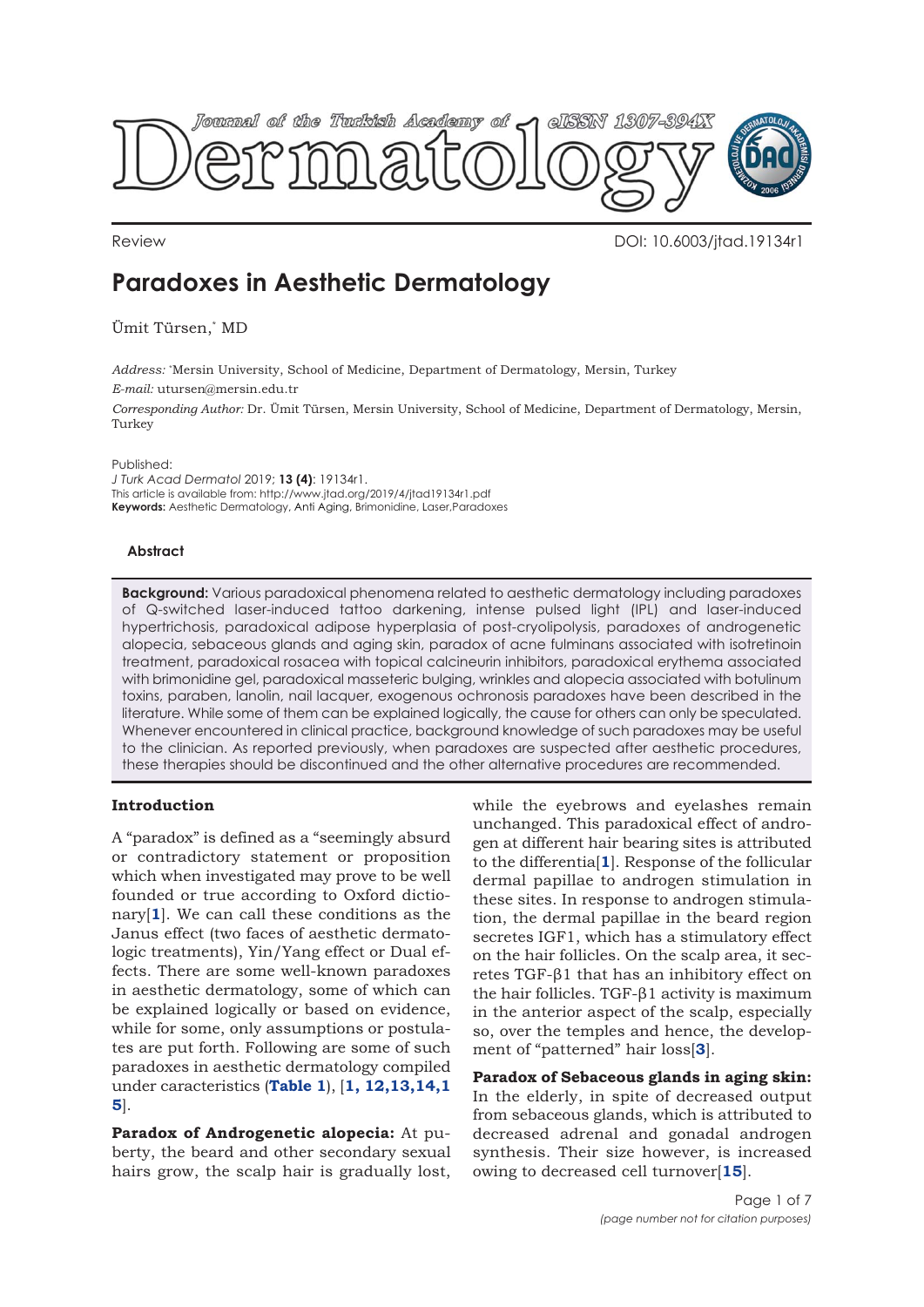<span id="page-1-0"></span>

**Paradox of Aging Skin:** In chronologically aging skin, the elastic fibers gradually lessen, most likely due to enzymatic degradation of elastin. Together with decreased elastin, the skin becomes wrinkled, saggy, and inelastic, due to decreased collagen synthesis. Paradoxically, the photo-aged skin shows focally increased elastin owing to UV-induced trans criptional activation of the elastin gene and lysozyme-induced reduction in leukocyte elastase activity. Together with heliodermatitis, photo-aged skin appears thick, dry, rough, deeply wrinkled, and inelastic owing to the disarrangement of collagen and elastic fibers[**[16](#page-6-0)**].

**Isotretinoin and acne fulminans:** Acne fulminans is a severe form of acne with systemic features, that may occur in some predisposed individuals as a hypersensitivity reaction to Propionibacterium acnes. The treatment of choice is a sequential therapy beginning with systemic corticosteroids to combat the early crisis followed by systemic doxcycline in addition of low-dose oral isotretinoin for 3-4 months with the steroids being tapered off gradually. However, isotretinoin must be used with caution, as paradoxical induction/exacerbation of acne fulminans has been reported[**[17,18](#page-6-0)**].

**Paradoxical topical calcineurin inhibitors (TCIs)-induced rosacea:** TCIs are relatively newer topical treatment modalities used for the treatment of rosacea. However, reports of rosaceiform dermatitis following long-term usage of these agents have also been documented. Topical immunosuppressive effects of the TCIs leading to overgrowth of Demodex mites in skin together with their inherent vasoactive properties possibly act synergistically leading to "iatrogenic rosacea. In this condition, oral doxycycline, minocycline, clindamycin, metronidazole or lymecycline treatments are recommended[**[19](#page-6-0)**].

|  |  |  | <b>Table 1.</b> Paradoxes in Aesthetic Dermatology |  |
|--|--|--|----------------------------------------------------|--|
|  |  |  |                                                    |  |

| <b>Paradoxes</b>                                                                                                         | <b>Treatments</b>                                                                                               |
|--------------------------------------------------------------------------------------------------------------------------|-----------------------------------------------------------------------------------------------------------------|
| Paradox of Androgenetic Alopecia                                                                                         | Hair transplantation, topical minoxidil, finasteride du-<br>tasteride                                           |
| Paradox of Sebaceous glands in aging skin                                                                                | Surgery, cryotherapy, electrocoterisation, peeling, lasers                                                      |
| Paradox of Aging Skin                                                                                                    | Surgery, cryotherapy, electrocoterisation, chemical pee-<br>ling, lasers, topical retinoids, topical sunscreens |
| Paradox of isotretinoin and acne fulminans                                                                               | Systemic corticosteroids and oral antibiotics                                                                   |
| Paradoxical topical calcineurin inhibitors (TCIs)-induced<br>rosacea                                                     | Oral doxycycline, minocycline, clindamycin, metronida-<br>zole or lymecycline                                   |
| Paradoxical Erythema Reaction of Long-term Topical<br>Brimonidine Gel for the Treatment of Facial Erythema of<br>Rosacea | Lasers, topical sunscreens, oxymetazoline cream                                                                 |
| Paradoxical Q-switched laser-induced tattoo darkening                                                                    | Other lasers like picosecond 532 nm and 1,064 nm laser                                                          |
| Paradoxical hypertrichosis [20].                                                                                         | Other lasers                                                                                                    |
| Paradoxical Adipose Hyperplasia After Cryolipolysis                                                                      | Surgical treatment (liposuction or abdominoplasty) or<br>deoxycholic acid injection                             |
| Paraben, lanolin and nail lacquer paradoxes                                                                              | Therapy should be discontinued                                                                                  |
| Exogenous ochronosis paradox                                                                                             | Other bleaching agents                                                                                          |
| Paradoxic Masseteric Bulging after BTXA                                                                                  | 5-10 U injection over superficial masseter                                                                      |
| Paradoxal Wrinkles after forehead BTXA                                                                                   | Additional botulinum toxin injection at hyperactivated<br>muscles                                               |
| Paradoxal Frontal Alopecia after Repeated BTXA                                                                           | Therapy should be discontinued<br>[2,3,4,5,6,7,8,9,10,11,12,1,3,14,15]                                          |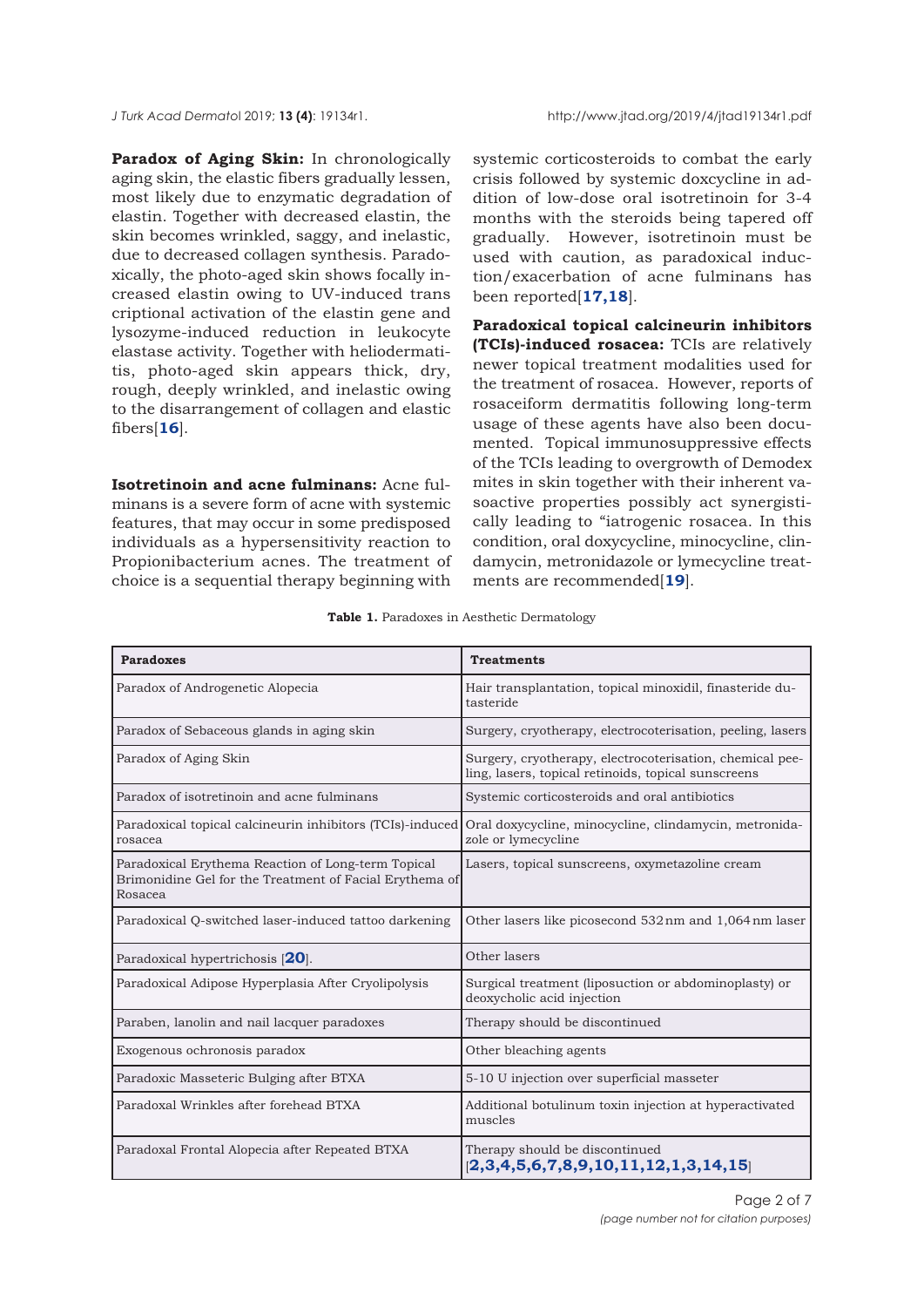**Paradoxical Erythema Reaction of Longterm Topical Brimonidine Gel for the Treatment of Facial Erythema of Rosacea:** In 2013 brimonidine tartrate gel 0.33% was approved by the FDA for the treatment of facial erythema of rosacea. Highly selective α-2 adrenergic agonist, when applied topically it causes peripheral vasoconstriction via a direct effect on the smooth-muscle sheath of superficial cutaneous blood vessels. The blanching effects last 10-12 hours at which point the patient is expected to return to baseline erythema It was reported a case of facial erythema of rosacea that responded to brimonidine gel with effective blanching for two years until the patient developed a paradoxical erythema reaction. This is an side effect physicians should be aware of with continued prescription of brimonidine gel for their rosacea patients[**[13](#page-5-0)**].

**Paradoxical Q-switched laser-induced tattoo darkening:** Paradoxical darkening of the tattoos, especially the red, white,or fleshtoned ones (pink,yellow,tan) occur occasionally. These tattoo pigments often contain ferric oxide (rust-brown) and titanium dioxide (white). Following laser treatment, these pigments get reduced to ferrous oxide (black) and blue-colored titanium dioxide respectively. Increased pigmentation may be caused by deposition of melanin or haemosiderin as well as melanocyte stimulation. Hyperpigmentation was also reported after Q-switched YAG laser treatments for congenital pigmented naevus and melasma. Q-switched laser treatments are contraindicated in patients who have received gold therapy as they induce chrysiasis. Other lasers like picosecond 532 nm and 1,064 nm lasers are recommended as treatment[**[8](#page-5-0)**].

#### **Paradoxical Hypertrichosis**

It can occur after all laser/IPL treatments for hair removal [**[20](#page-6-0)**]. Choosing an appropriate treatment modality, wavelength, and pulse width and fluence to deliver the wavelength at, are all imperative for optimal treatment outcome, as paradoxical hypertrichosis has been observed after laser treatment. Paradoxical hypertrichosis has a low incidence (0.6- 10%), and most commonly occurs on the face

and neck. It occurs especially in individuals with darker skin types (III-VI); with dark, thick hair; and with underlying hormonal conditions. Higher hair density, darker color, coarseness, or a combination of these at treated sites are risk factors for paradoxical hypertrichosis. In this condition, there should be the absence of any other known cause of hypertrichosis[**[7](#page-5-0),[21 ,22](#page-6-0)**].

*Moreno-Arias* et al, first described paradoxical hypertrichosis in five of 49 females with PCOS undergoing IPL treatment for facial hirsutism. Moreno-Arias and colleagues also defined paradoxical hypertrichosis as the growth of hair in untreated areas in close proximity to treated areas[**23**].

*Hirsch* et al, reported the paradoxical effect in 14 patients treated with the long-pulse 755 nm alexandrite laser. Terminal hair has been observed to appear especially in areas of vellus hair growth[**21,22**].

*Marayiannis* et al showed that hair induction occurred several months after the onset of laser hair removal treatments and after at least three treatments had been performed. This indicates that hair induction is a process that develops over time and that some type of local activation is necessary[**[24](#page-6-0)**].

Etiophysiological mechanisms: Inflammation and inflammatory mediators (prostaglandins and thymosin β4 which promotes angiogenesis and wound healing), subtherapeutic thermal injury (more angiogenesis and accelerat ion of hair cycling), hyperemia, immobilization and reflex sympathetic stimulation are suspected. The heat-induced inflam matory reaction that occurs in the follicular papilla, with an increase in the blood flow supply and growth factors for the follicle, might also play a role. The heat shock may induce follicular stem cell differentiation and growth by increasing the level of HSPs like HSP 27 in the tissue involved in the regulation of cell growth and differentiation. They believed that a better understanding of paradoxical hypertrichosis may also be useful in the treatment of alopecia[**[22](#page-6-0)**].

Perifollicular inflammation associated with photoepilation persists for up to 2 weeks. Although feasible, this idea does not explain why some follicles react in this way and others do not, because inflammation is not selective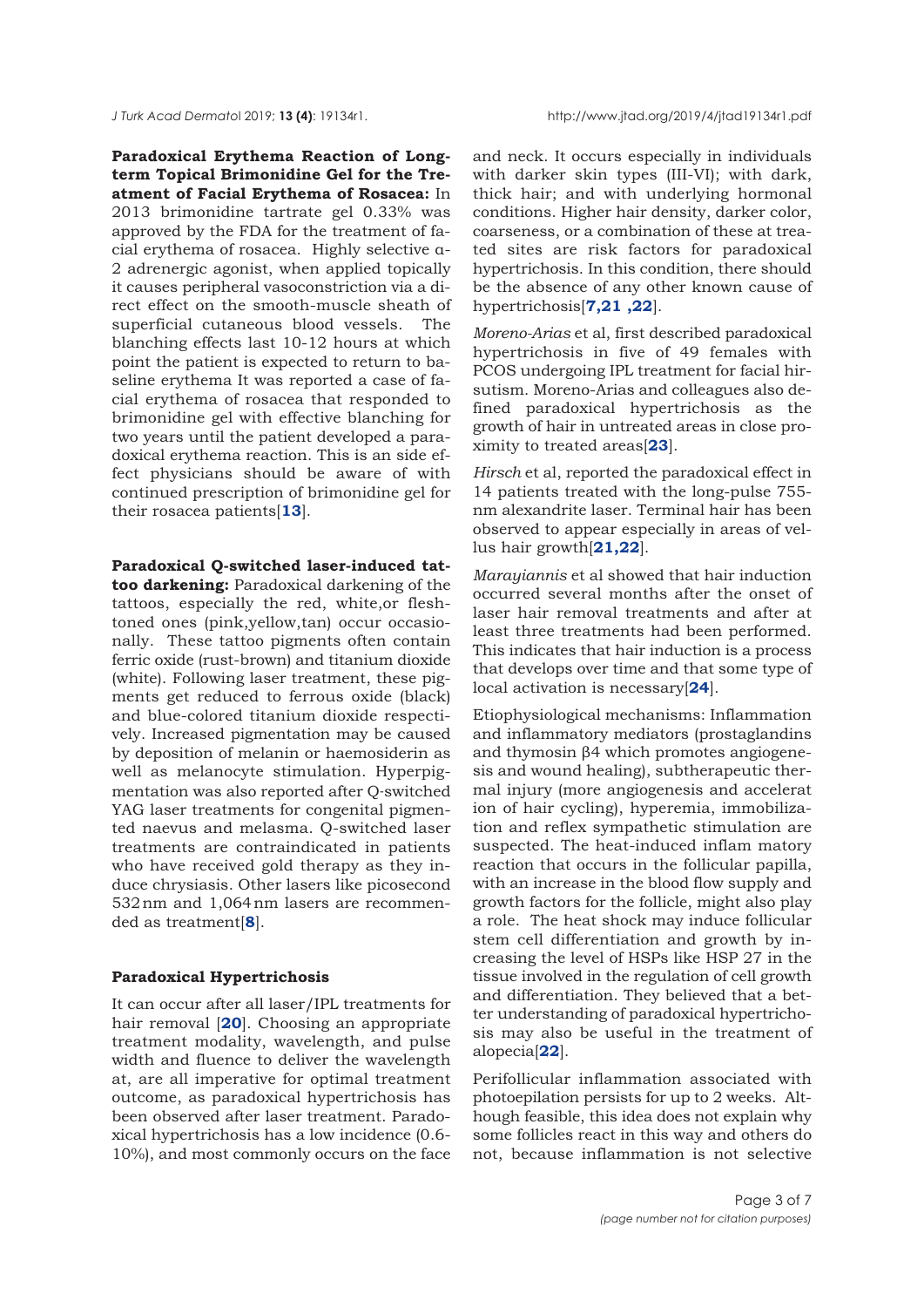*J Turk Acad Dermato*l 2019; **13 (4)**: 19134r1. http://www.jtad.org/2019/4/jtad19134r1.pdf

and thus is not limited to less thermally injured areas. Another hypothesis is that the process of laser epilation may serve to synchronize the cycling of hairs growing within the laser treatment sites.For example, if all hairs within a given area are simultaneously in anagen, the overall hair density may appear to be greater than when hair cycling is asynchronous[**[23](#page-6-0)**].

## **Contributing Factors**

1. Hair thickness: Thicker hair is easier to heat, whereas thinner hair, which contains less chromophore, absorbs light energy less efficiently and is more difficult to heat. This explains the failure to epilate fine hairs on the face, abdomen, linea alba, and back and shoulders in men.

2. Hair color: Melanin is the chromophore absorbed during photoepilation. As a result, darker hair is more efficiently heated.

3. Depth of treated hair: The optical penetration of light may be too superficial to adequately thermally injure deeply growing anagen hairs.

4. Underlying undiagnosed hormonal conditions; PCOS and associated ovarian hyperandrogenism.

5. Hormone supplements

6. Medications inducing hypertrichosis; Corticosteroids and finasteride.

7. The incidence of vigorous laser and IPL post-treatment side effects; erythema, crusting, edema, hyperpigmentation

8. Treatment with suboptimal fluences; when there is insufficient light energy to destroy melanocytes in the matrix of the follicle.

9. Anatomical site/sex: Face and neck of women were most likely.

10.Skin types III to VI (as a result of the greater likelihood of a shift between vellus and terminal hair in patients of darker skin types)[**[7](#page-5-0),[9](#page-5-0)**].

**Associated Lasers:** Paradoxical hypertrichosis, first reported with IPL therapy in 51 of 991 patients. *Hirsch* et al described it in 14 patients who were treated with a long-pulse

755-nm alexandrite laser. *Willey* et al also observed that the 694-nm ruby, 755-nm alexandrite, 810-nm diode lasers caused hair induction. It is unclear whether hair removal with the 1,064-nm Nd:YAG laser is less likely to cause hair stimulation or if it is simply used less often, as is the case in their practice. Paradoxical hair growth has also been reported when IPL systems are used for other indications such as tattoo and a port-wine stain. It was reported also the postradiotherapy hypertrichosis and low-level radiant exposure by home-use laser and intense [pulsed light devices hypertrichosis\[](#page-6-0)**20,21, 22,23,24,25**].

**Treatment Protocols:** Therapy is based on two facets: treatment of the already present induced hair and the prevention of hair induction. Several researchers suggest the continuation of treatments and inclusion of the new hairy areas in the treatment areas, because induced hair responds to treatment in the same manner as other hair follicles. After a few treatments, all of the unwanted hair should be gone. Using a shorter-cut filter may also help in this matter, but to prevent the paradoxical effect, the use of higher laser fluences is widely emphasized. *Willey* et al recommend the placement of cold packs surrounding the treatment area during laser therapy to prevent low energies from reaching peripheral follicles. The researchers further recommend making 2 passes with the laser during treatments. Long-pulse 755-nm Alexandrite laser, 18-mm spot size with an energy setting of 12 to 14 J/cm2 followed by a second pass using 8 to 10 J/cm2 1 minute later. Alternatively, a single treatment using one pass followed by a second single-pass treatment 1 week later may be tried. Another suggestion is to decrease the amount of time between laser treatments. *Willey* et al noted that terminal hair growth most often occurred between the third and fourth treatments but also occurred as late as after the tenth treatment. The most cases of terminal hair growth occurred when treatment intervals were more than 8 weeks apart[**[25](#page-6-0)**]. *Schroeter* et al advise that the interval between treatments be between 4 and 6 weeks as 3 sessions with the 1,064-nm Nd:YAG laser, spot size of 10 mm, pulse du-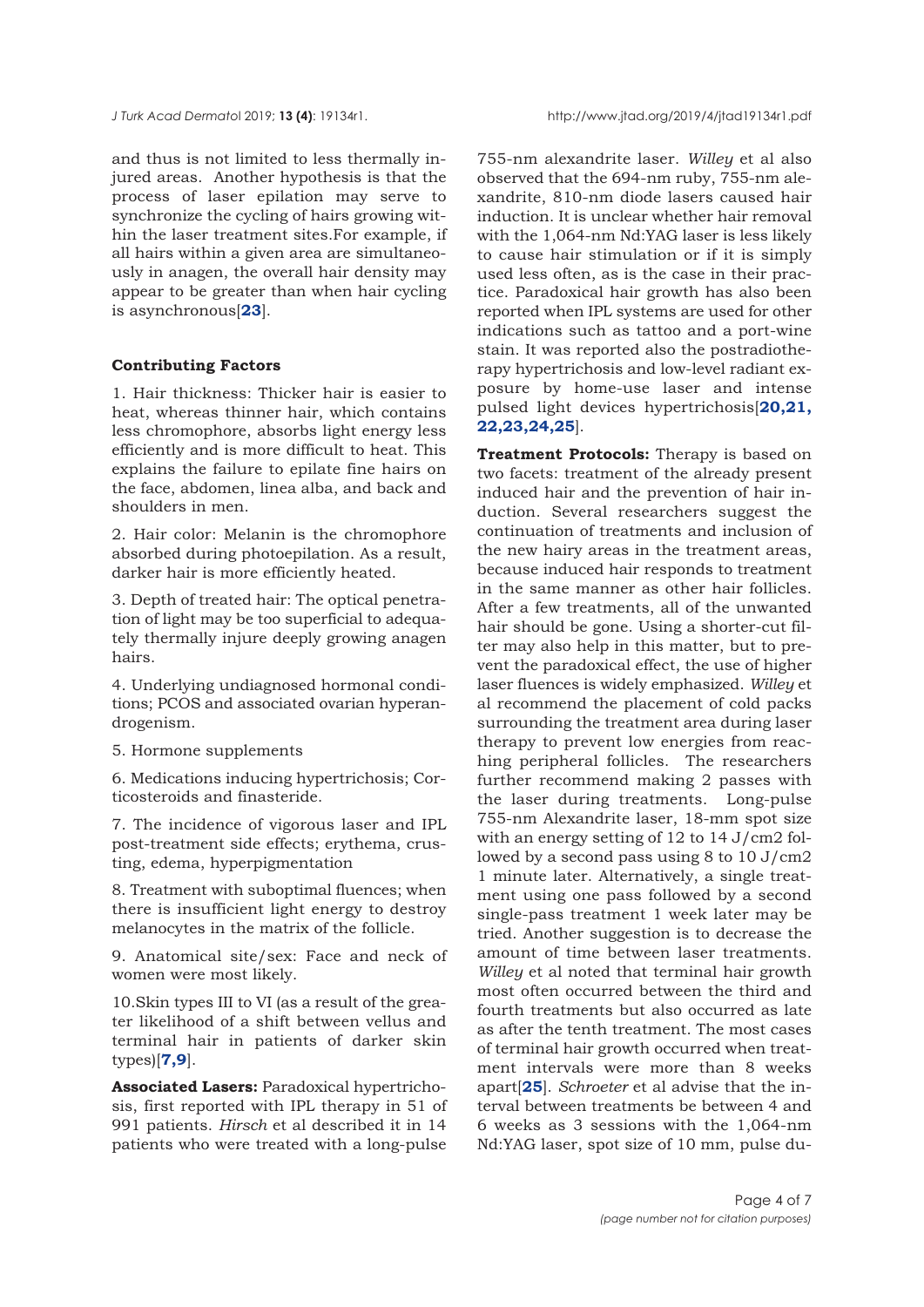ration of 30 ms, and energy fluence of 30 J/cm2[**[26](#page-6-0)**].

# **Paradoxical Adipose Hyperplasia (PAH) After Cryolipolysis**

Although cryolipolysis has a low incidence of side effects, 33 cases of PAH have been reported (0.0051-0.14%). The adipose tissue at the treatment site is reported to increase in mass to a degree that is clearly visible at the macroscopic scale. MRI data revealed growth of the cryolipolysis-treated tissue, while H&E staining revealed decreased adipocyte organization, septal thickening around fat globules, and an increase in vascularity in the cryolipolysis-treated tissue. The methodology takes advantage of the observation that lipid-rich cells are more susceptible to cryoinjury. Typical treatment time is 1 hour, during which the temperature of the tissue roll decreases to about 0°C. Crystallization of cytoplasmic lipids within the adipocytes initiates a cascade of events, characterized by adipocyte apoptosis, panniculitis, and eventual loss of adipocytes. FDA initially approved cryolipolysis for the noninvasive reduction in focal adiposity of the flanks in 2008 and later for the abdomen in 2011, for submental or chin fat area in 2015. Side-effects include temporary erythema, edema, mild pain. Transient decrease in sensation is seen in two-thirds of patients, which can persists for up to 8 weeks[**[6](#page-5-0),[27](#page-6-0)**].

Factors mediating susceptibility: Incidence of PAH has been higher in male gender, and in patients of Hispanic descent[**[27](#page-6-0)**].

**Etiology:** The negative suction process of the cryolipolysis instrument may stimulate adipocyte proliferation. Suction with inadequate cooling may lead to hypoxia and stimulate reparative rebound adipose hypertrophy and septal thickening. PAH may be due to this fibrosis of the adipose tissue, in which the extracellular matrix is expanding. Some adipo cytes may be "naturally selected" for survival due to their inherent tolerance to cryolipolysis. Cryolipolysis leads to activation of preexisting adipocytes via recruitment of resident or circulating stem cell population[**[6,](#page-5-0)[27](#page-6-0)**].

**Treatment:** Cryolipolysis therapy should be discontinued. Surgical treatment (liposuction or abdominoplasty) is recommended. Deoxycholic acid injection also can work[**[6](#page-5-0),[27](#page-6-0)**].

**Paraben paradox:** Many individuals who are allergic (patch test positive) to parabens can continue using cosmetics containing them on normal skin without developing any dermatitis. But react to such topical medications when applied over compromised skin like venous ulcers[**[4](#page-5-0)**].

**Mechanism:** Parabens are metabolized by the esterases in epidermis and also paraben-resistant microbial strains hydrolyze parabens to hydroxybenzoic acid. In defective skin, parabens will not metabolise by esterases and also paraben resistant bacteria will hydrolyze parabens to alllergic compounds[**[4](#page-5-0)**].

**Lanolin paradox:** Lanolin is mostly used in topical medications, emollients, and cosmetics. Lanolin-sensitive patients often are patch test negative to pure lanolin, which may be due to a low concentration of allergens and also the fact that when used "as is," pure lanolin is a weak sensitizer[**[5](#page-5-0)**].

**Nail lacquers paradox:** Contact allergy to nail lacquers is common. Tosylamide/formaldehyde resins are mostly used in lacquers. Allergic contact dermatitis to these resins may occur on any part that are accessible to the nails (commonly the eyelids, face, neck, and occasionally the thighs and genitalia) and paradoxically in many, no signs of dermatitis are seen at the periungal region[**[14](#page-6-0)**].

**Exogenous ochronosis paradox:** It is a localized paradoxical hyperpigmentation of the skin due to prolonged use of bleaching agents containing hydroquinone and phenolic compounds. Topical hydroquinone may inhibit homogentisic acid oxidase in the dermis, with the result of a local accumulation of homogentisic acid that polymerizes to form ochronotic pigment. The ochronotic coloration most commonly results from the prolonged use of certain topical agents like hydroquinones, but it also occurs with the use of antimalarials and products containing resorcinol, phenolic compounds, mercury, or picric acid[**[10](#page-5-0)**].

**Paradoxic Masseteric Bulging after Botulinum toxin (BTXA) Injection:** Paradoxical masseteric bulging occurs in rare cases after BTXA injections into the masseter (0.49 %). The deep inferior tendon can prevent the toxin from spreading into the entire superficial masseter during the BTXA injection procedure and also superficial masseter muscle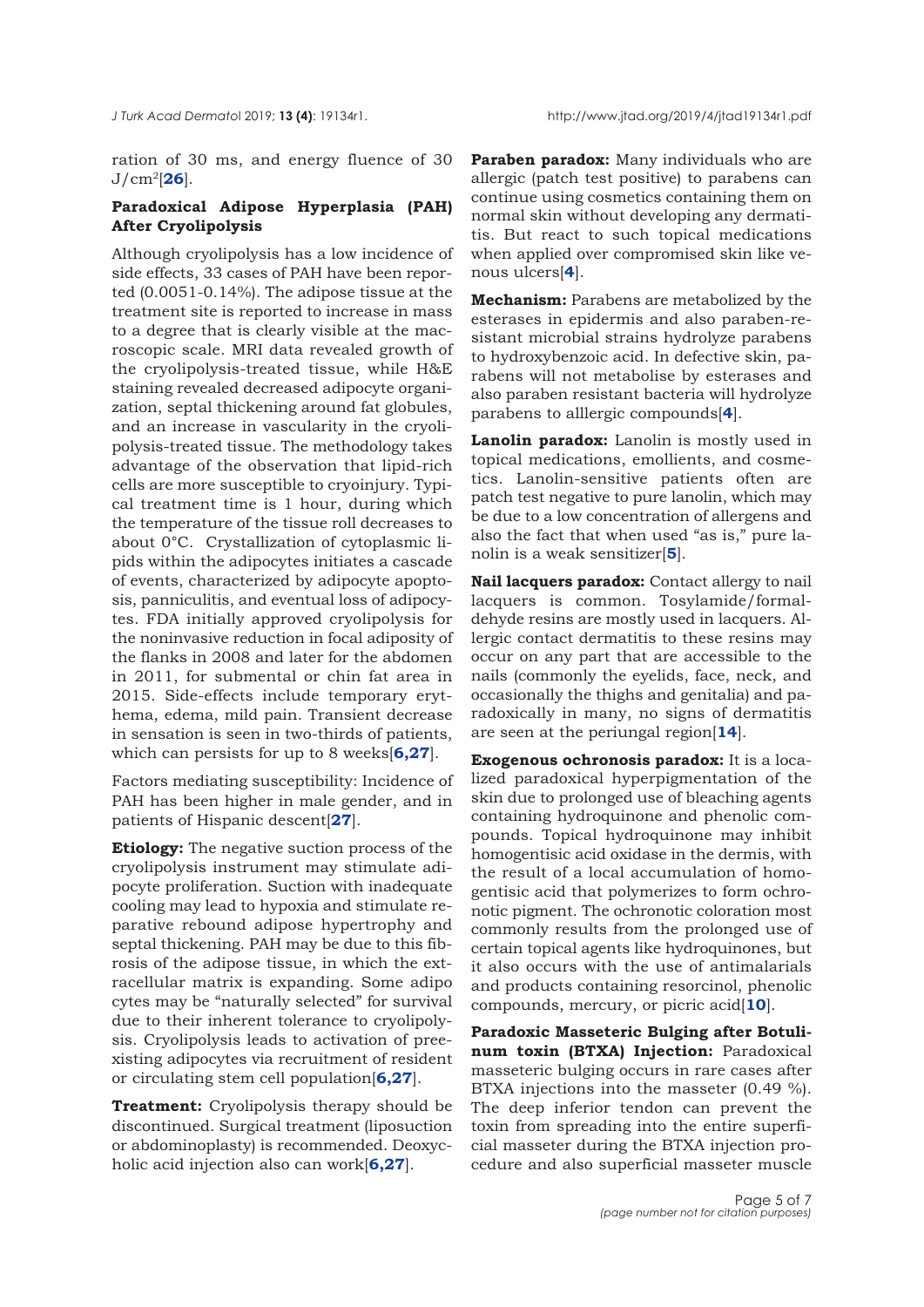<span id="page-5-0"></span>fiber overactivity. In the treatment, 5-10 U injection over superficial masseter is recommended, if not abated after 1-2 weeks[**11**].

Paradoxal Wrinkles after forehead BTXA Injection: Site specific side effects associated botulinum toxin injection for forehead horizontal lines includes paradoxal exaggeration of wrinkles. The new appearance of a noticeable glabellar protrusion and also, a new deep wrinkle on one side of the forehead just above the eyebrow have been reported. For the treatment of forehead horizontal lines, the injection points should always be 4-5 cm above the orbital rim. As a result, paralysis of the frontalis is limited to the upper part of the frontalis and compensatory hyperactivation of the lower part of frontalis muscle can be possible in the lateral part of forehead. Therefore, especially in people frequently using the frontalis muscle to raise their eyebrows or eyelids, exaggeration of previously unidentifiable wrinkles can take place at the border between the paralyzed frontalis muscle and non-paralyzed frontalis muscle. In the medial part of the forehead, the hyperactivation of glabellar muscles can be possible because of similar reasons. This hyperactivation of glabellar muscles with weakness of the frontalis muscle may cause the protruding of glabellar area. The exaggeration of forehead lines after botulinum toxin treatment can improve spontaneously without any further treatment. For the compliance and satisfaction of patients, additional botulinum toxin injection at hyperactivated muscles can be performed12.

Paradoxal Frontal Alopecia after Repeated BTXA Injections for Forehead Wrinkles: It was reported the cases of 5 females who developed regression of the frontal hairline after several treatments with BTXA for forehead wrinkles. The authors called this phenomenon as botulin induced frontal alopecia (BIFA). Wabbels and Stanzel reported a patient with eyebrow alopecia following repeated injections of BTXA for blepharospasm. There are 3 studies that evaluated the effectiveness of BTXA injections for the treatment of alopecia areata and androgenetic alopecia with almost poor results. Possible explanations include changes in the levels of molecules that may be involved in regulating the hair cycle, i.e. substance P and calcitonin gene-related peptide and other signaling molecules and receptors, and/or decreased neurological stimulation of hair follicle function due to blockage of the function of autosomic fibers[**[28,29,30,31,32](#page-6-0)**].

### **Conclusion**

Whenever encountered in clinical practice, background knowledge of such paradoxes may be useful to the clinician. As reported previously, when paradoxes are suspected after aesthetic procedures, these therapies should be discontinued and the other alternative procedures are recommended.

### **References**

- 1. Oxford dictionaries. Last accessed on 2013 Jan 20. Available from: http://oxforddictionaries.com/definition/english/paradox.
- 2. Adya KA, Inamadar AC, Palit A. Paradoxes in dermatology. Indian Dermatol Online J 2013; 4:133-142. PMID: 23741675
- 3. Inui S, Itami S. Androgen actions on the human hair follicle: perspectives. Exp Dermatol 2013; 22: 168- 171. PMID: 23016593
- 4. Fisher AA. Esoteric contact dermatitis. part II: the paraben paradox. Cutis 1996; 57: 135-138.PMID: 8882007
- 5. Wolf R. The lanolin paradox. Dermatology 1996; 192: 198-202. PMID: 8726630
- 6. Ward CE, Li JY, Friedman PM. ATX-101 (Deoxycholic Acid Injection) for Paradoxical Adipose Hyperplasia Secondary to Cryolipolysis. Dermatol Surg 2018; 44: 752-754. PMID: 29053536
- 7. Honeybrook A, Crossing T, Bernstein E, Bloom J, Woodward J. Long-term outcome of a patient with paradoxical hypertrichosis after laser epilation. J Cosmet Laser Ther 2018; 20: 179-183. PMID: 29020484
- 8. Bae YS, Alabdulrazzaq H, Brauer J, Geronemus R. Successful treatment of paradoxical darkening. Lasers Surg Med 2016; 48: 471-473. PMID: 26833886
- 9. Lolis MS, Marmur ES. Paradoxical effects of hair removal systems: a review. J Cosmet Dermatol 2006; 5: 274-276. PMID: 17716243
- 10. Gandhi V, Verma P, Naik G. Exogenous ochronosis After Prolonged Use of Topical Hydroquinone (2%) in a 50-Year-Old Indian Female. Indian J Dermatol 2012; 57: 394-395. PMID: 23112363
- 11. Lee HJ, Kang IW, Seo KK, et al. The Anatomical Basis of Paradoxical Masseteric Bulging after Botulinum Neurotoxin Type A Injection. Toxins (Basel) 2016: 30; 9. PMID: 28042813
- 12. Kang SM, Feneran A, Kim JK, et al. Exaggeration of wrinkles after botulinum toxin injection for forehead horizontal lines. Ann Dermatol 2011; 23: 217-221. PMID: 21747624
- 13. Lowe E, Lim S. Paradoxical Erythema Reaction of Long-term Topical Brimonidine Gel for the Treatment of Facial Erythema of Rosacea. J Drugs Dermatol 2016; 15: 763-765. PMID: 27272086